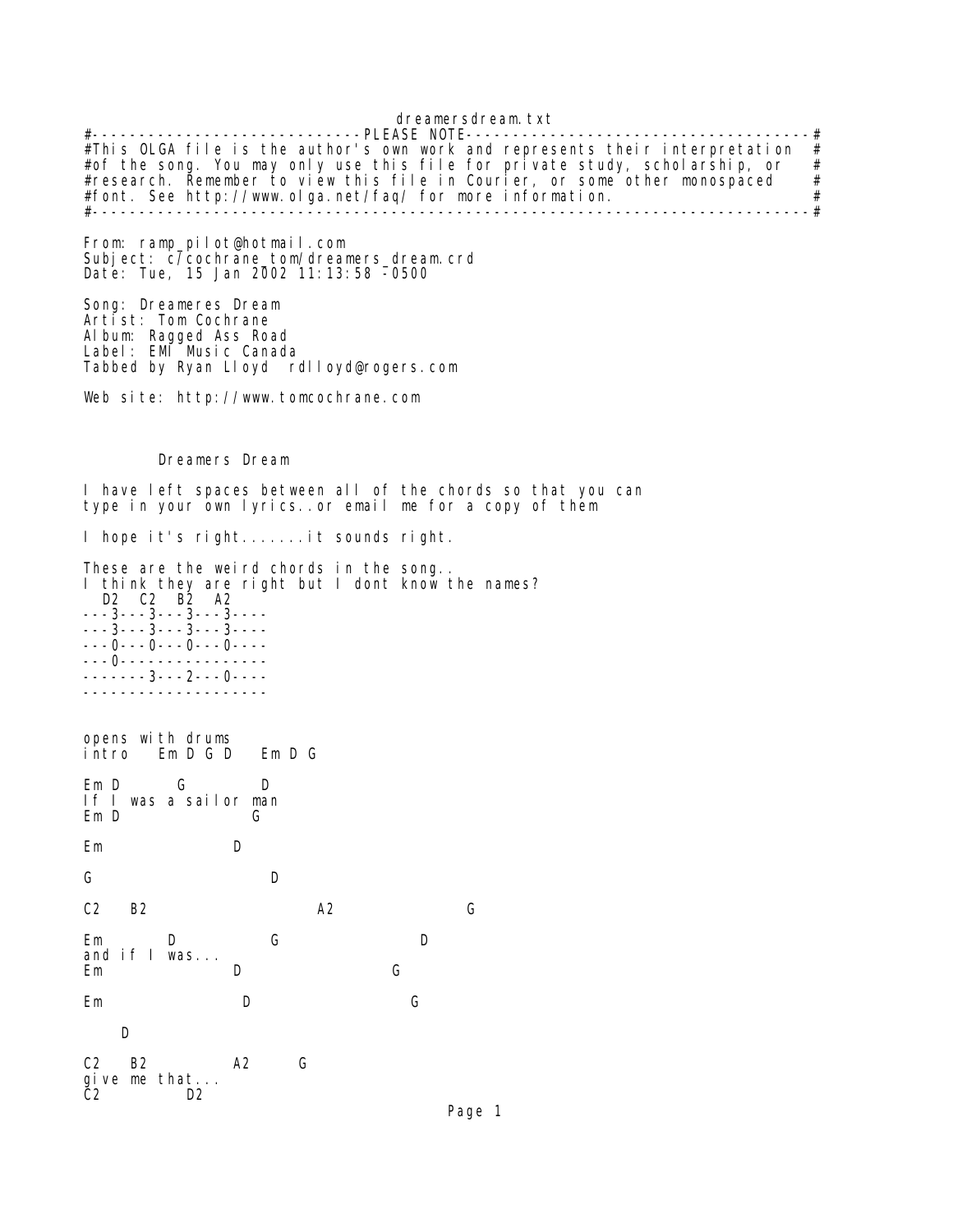dreamersdream.txt

| A2                                                 |                                            | G                    |                      |                |                  |   |   |    |
|----------------------------------------------------|--------------------------------------------|----------------------|----------------------|----------------|------------------|---|---|----|
| C <sub>2</sub>                                     | <b>B2</b>                                  |                      | A2                   |                |                  |   |   |    |
|                                                    |                                            | G                    |                      |                |                  |   |   |    |
|                                                    | $C2$<br>Fill you up<br>A2                  |                      |                      |                |                  | G |   |    |
| C2                                                 | B <sub>2</sub>                             |                      | A <sub>2</sub>       |                |                  | G |   |    |
| C2<br>C2                                           | 1st intermission<br>D2<br>B2               | A <sub>2</sub><br>A2 |                      | G<br>G         |                  |   |   |    |
| Em<br>G                                            | if I could                                 | D                    |                      |                |                  | D |   |    |
| Em                                                 |                                            |                      |                      | D              |                  |   |   | G  |
| Em                                                 |                                            |                      |                      | D              |                  |   |   |    |
| G                                                  |                                            |                      |                      |                |                  | D |   |    |
| C <sub>2</sub>                                     | B <sub>2</sub>                             |                      |                      | A2             |                  |   | G |    |
| C <sub>2</sub>                                     |                                            | D <sub>2</sub>       |                      |                |                  |   |   | A2 |
|                                                    |                                            |                      |                      |                | G                |   |   |    |
| C2                                                 | B <sub>2</sub>                             | A2                   |                      |                |                  |   | G |    |
| $\mathsf C$                                        |                                            | D <sub>2</sub>       |                      |                |                  |   |   |    |
|                                                    | A2                                         |                      |                      |                |                  |   |   | G  |
| C2                                                 | B <sub>2</sub>                             |                      | A2                   |                |                  | G |   |    |
| C <sub>2</sub><br>C <sub>2</sub><br>C <sub>2</sub> | 2nd Interlude<br>$C2$ D2<br>B2<br>D2<br>B2 |                      | A2<br>A2<br>A2<br>A2 |                | G<br>G<br>G<br>G |   |   |    |
| C <sub>2</sub><br>A2                               | those are the                              | G                    |                      | D <sub>2</sub> |                  |   |   |    |
| C2                                                 | B2 A2                                      |                      |                      |                |                  |   |   |    |
|                                                    |                                            | G                    |                      |                |                  |   |   |    |
| C <sub>2</sub>                                     |                                            | D <sub>2</sub>       |                      |                |                  |   |   |    |
| A2                                                 |                                            |                      |                      |                |                  |   | G |    |

Page 2